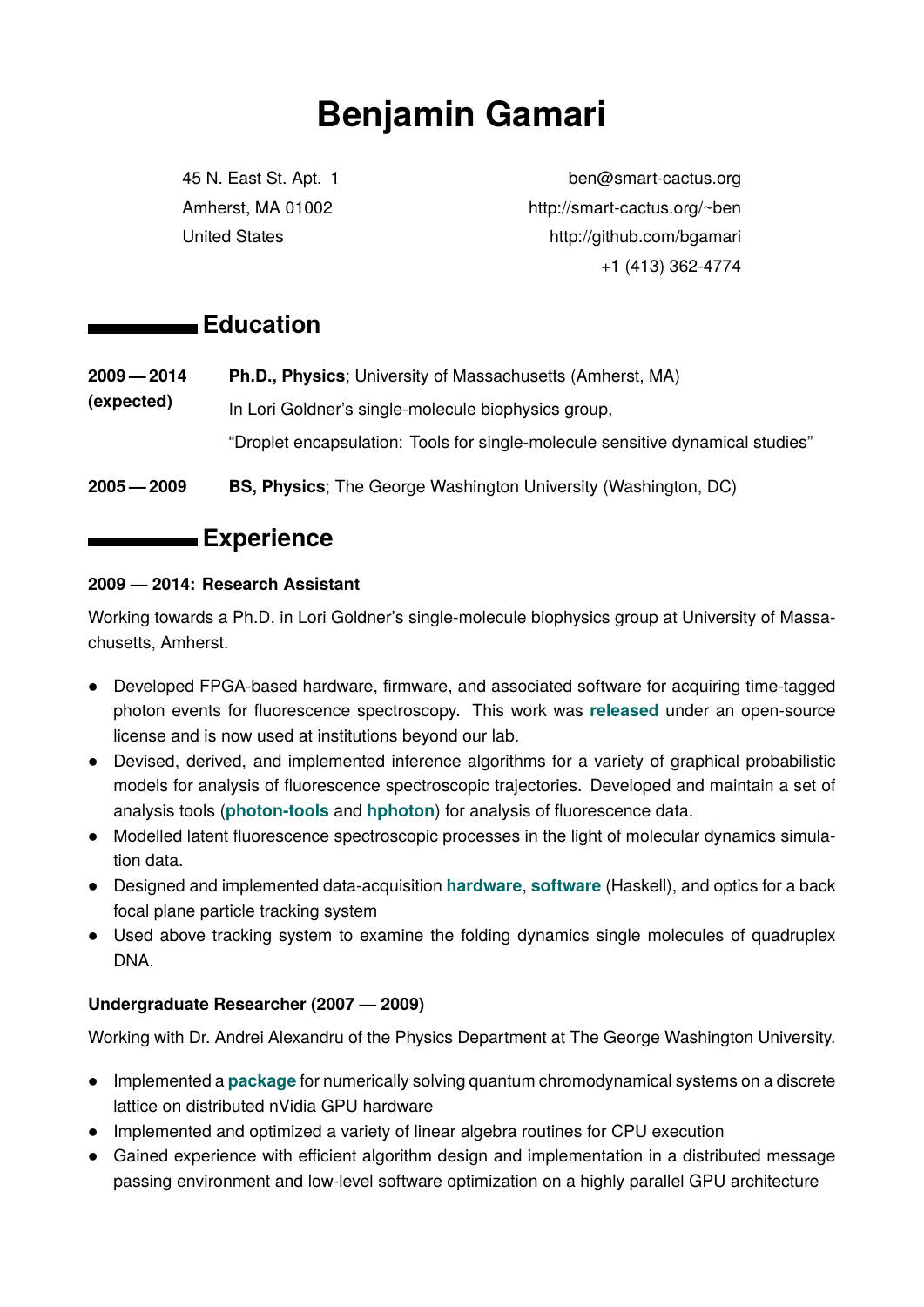# **Technical Experience**

**Open Source (2004 — 2014)** Committer to the **Glasgow Haskell Compiler** focusing on support for the ARM architecture, the runtime system, and LLVM code generation backend. Principal contributor to the **[Zinc](http://www.zinc.rs/)** embedded framework for the Rust programming language focusing on exploring the uses of strong typing in embedded systems programming. Author and maintainer of almost two dozen packages on Hackage, the Haskell package repository. These include **optimization**, a library of non-linear optimization methods, **b-tree**, a on-disk B+ tree implementation, and **bayes-stack**, a framework for Markov Chain Monte Carlo inference for generative probabilistic models. Various contributions to projects as diverse as the **Linux kernel**, **matplotlib**, **sympy**, **libopencm3**, **haskell-chart**, **Yesod**, and **HackRF**. See **[Github](http://github.com/bgamari)** for a full listing of contributions.

**Ubiquitous sensing hardware (2013 — 2014)** Principal developer of the hardware, firmware (embedded C and eventually Rust), and host software (Haskell and web technologies) for the **[Riffle](http://www.github.com/bgamari/riffle)** water quality sensing platform. The Riffle is a deeply embedded sensor for long-term field measurements of electrical conductivity, temperature, depth, flow, and a variety of optical properties. The project began as a collaboration with the Public Laboratory for Technology and Science.

**Programming Languages Python:** Extensive experience in experimental data analysis with **scipy**, **numpy**, **matplotlib**, and **sympy**. Experience building variety of command-line and graphical tools for interfacing with experimental instrumentation. Experience with **Pyrex** for optimization of inner loops as well as writing CPython extensions.

> **C++:** Work on GWU-QCD involved heavy use of templates for optimization of linear algebra targetting both GPU (CUDA) and SIMD CPU execution. Experience developing and optimizing MPI-based message passing schemes for highly-distributed computation. During Ph.D. developed **[timetag-tools](http://github.com/bgamari/timetag-tools)** to interface with FPGA timetagger hardware over USB. This project required concurrent, multiplexed I/O over a low-level hardware interface. Extensive work on **[Smoothie](https://github.com/Smoothieware/Smoothieware)** motion control firmware for 3D printers and CNC machines.

> **Haskell:** Experience began with building probabilistic inference framework for machine learning with social network data (see Dietz, Gamari 2012 in *Publications*). Since this project I have moved most of my experimental data analysis and instrument integration over to Haskell. Spare time projects include an unreleased information retrieval system built in Haskell, the Riffle web frontend (see above), and the above-mentioned Hackage packages.

> **Rust:** Extensive work on **Zinc**. Various contributions to the **rustc** compiler. Author of **succinct.rs**, a library of succinct data structures implemented in Rust.

> Working knowledge of **C**, **bash**, **x86 and ARM assembly**, **Verilog**, **Javascript**, **Coffeescript**, **HTML5**, and **CSS**. Enjoy poking around in **Idris** and other dependently-typed lanaguages.